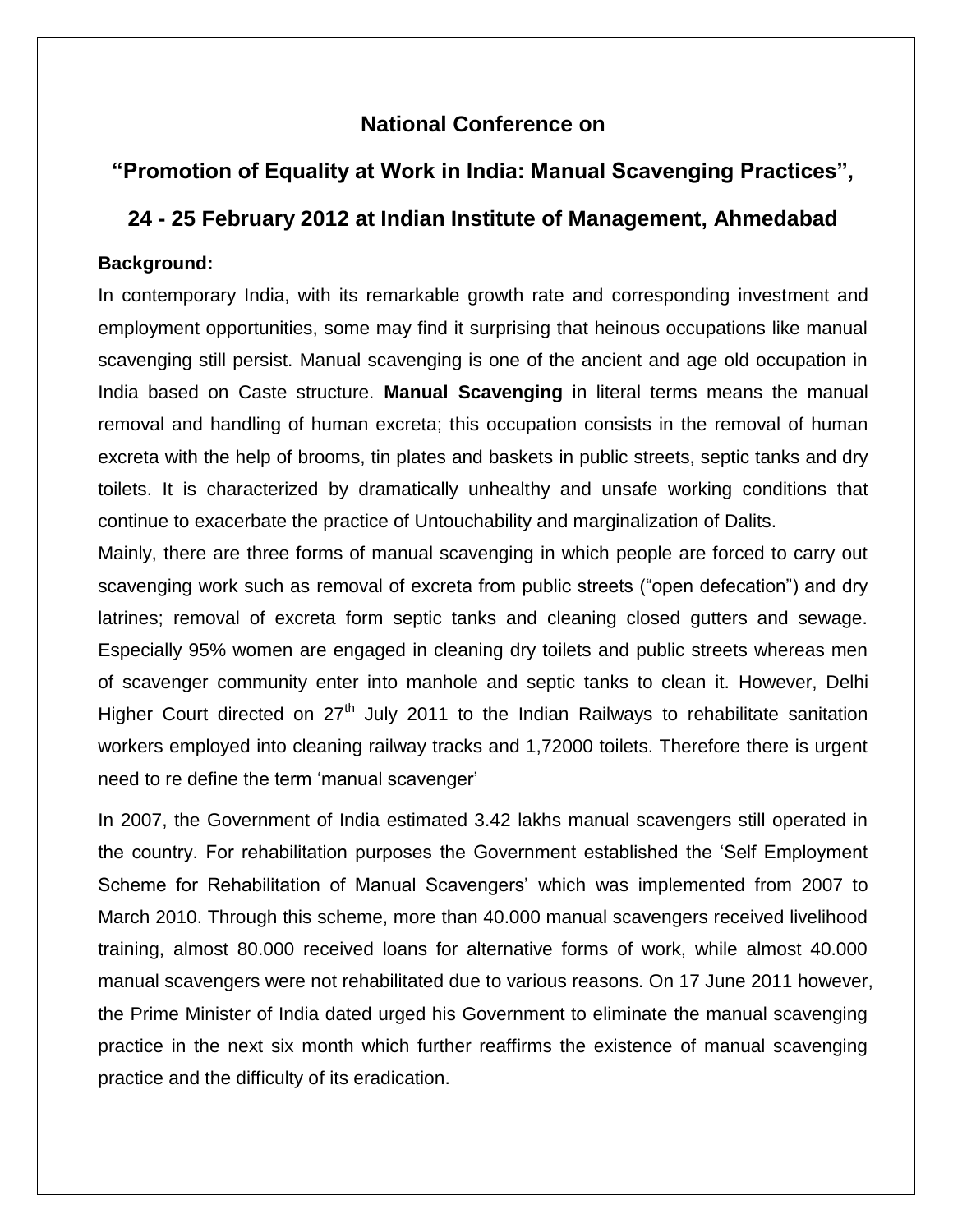At the same time, the National Advisory Committee adopted a number of recommendations expediting the elimination of scavenging, while the Ministry of Labour and Employment established a Task Force on Sanitation and Leather Workers which has also been initiating a number of legislative and policy revisions to assure manual scavenging will be eradicated in India by the end of the current five year plan.

The ILO scavenging project focuses on supporting the implementation of the renewed government policy in five States, Uttar Pradesh, Bihar, Madhya Pradesh, Rajasthan and Gujarat. For this purpose, the ILO organized three consultative meetings (Lucknow, Ahmedabad and Jaipur) with representatives of the scavenger community, trade unions and civil society to gain understanding of the different forms of scavenging; rehabilitation obstacles the scavenger community is facing; and ascertain the impact and effectiveness of the available Government schemes.

These meeting were preceded by field visits to obtain the observations by state government officials as well to get a better impression of their awareness and activities regarding the elimination of manual scavenging, while keeping in mind their heavy workload and multiple responsibilities. Their views contributed to the development a draft UN strategy paper (WHO, UNICEF and ILO), which is currently under construction. The paper will take into account various initiatives taken by the Government, trade unions, civil society and the scavenger's community themselves to bring out a holistic approach (health, water and sanitation, and occupational caste-based discrimination) to combat manual scavenging practice.

Henceforth, National seminar will be held in order to bring all stakeholders together to review and discuss the current situation regarding manual scavenging and to brainstorm practical and policy measures leading towards its speedy elimination, as expressed by the Government in the  $12<sup>th</sup>$  five year approach paper. The meeting will take into account the recommendations emanating from the regional consultation meetings as well as judicial orders and recommendations made by the NAC and the MOLE Taskforce on Sanitation and Leather Workers.